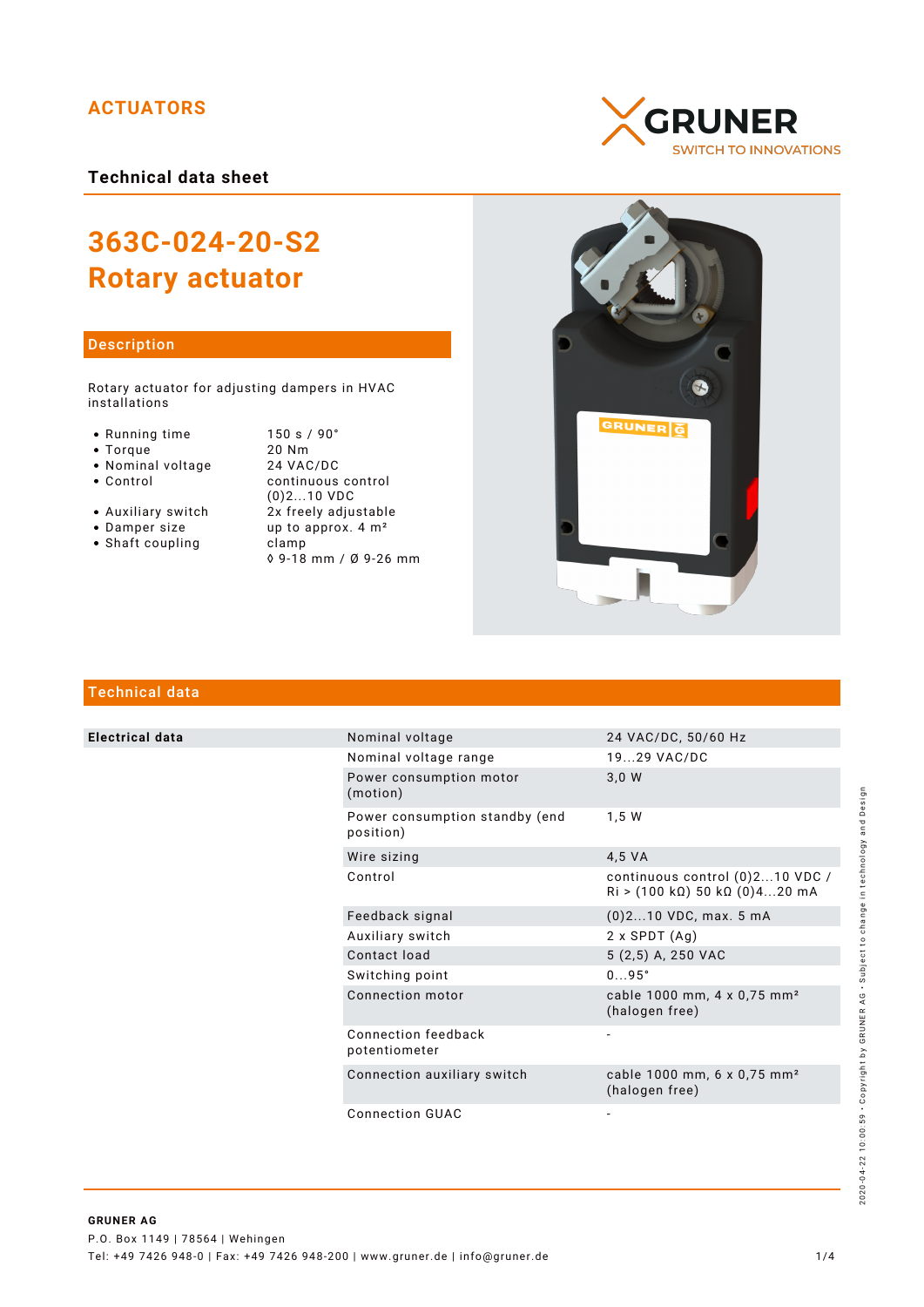

| <b>Technical data</b>      |                                         |                                                                                            |
|----------------------------|-----------------------------------------|--------------------------------------------------------------------------------------------|
|                            |                                         |                                                                                            |
| <b>Functional data</b>     | Torque                                  | 20 Nm                                                                                      |
|                            | Damper size                             | up to approx. $4 \text{ m}^2$                                                              |
|                            | Synchronised speed                      | ±5%                                                                                        |
|                            | Direction of rotation                   | selected by switch                                                                         |
|                            | Manual override                         | Gearing latch disengaged with<br>pushbutton, self-resetting                                |
|                            | Angle of rotation                       | 0°max. 95° can be limited with<br>adjustable mechanical end stops                          |
|                            | Running time                            | 150 s / 90°                                                                                |
|                            | Sound power level                       | $<$ 45 dB(A)                                                                               |
|                            | Shaft coupling                          | clamp 0 9-18 mm / Ø 9-26 mm                                                                |
|                            | Position indication                     | mechanical with pointer                                                                    |
|                            | Service life                            | $> 60000$ cycles $(0^{\circ}95^{\circ}0^{\circ}) > 1$<br>000 000 partial cycles (max. ±5°) |
|                            |                                         |                                                                                            |
| Safety                     | Protection class                        | III (safety extra-low voltage)                                                             |
|                            | Degree of protection                    | IP 54                                                                                      |
|                            | <b>EMC</b>                              | CE (2014/30/EU)                                                                            |
|                            | <b>LVD</b>                              | CE (2014/35/EU)                                                                            |
|                            | <b>RoHS</b>                             | CE (2011/65/EU - 2015/863/EU -<br>2017/2102/EU)                                            |
|                            | Mode of operation                       | Typ 1 (EN 60730-1)                                                                         |
|                            | Rated impulse voltage                   | 0,8 kV (EN 60730-1)                                                                        |
|                            | Control pollution degree                | 3 (EN 60730-1)                                                                             |
|                            | Ambient temperature normal<br>operation | $-30^{\circ}$ C+50 $^{\circ}$ C                                                            |
|                            | Storage temperature                     | $-30^{\circ}$ C +80 $^{\circ}$ C                                                           |
|                            | Ambient humidity                        | 595% r.H., non condensing (EN<br>$60730-1)$                                                |
|                            | Maintenance                             | maintenance free                                                                           |
| <b>Dimensions / Weight</b> | Dimensions                              | 193 x 96 x 60 mm                                                                           |
|                            | Weight                                  | 1700 g                                                                                     |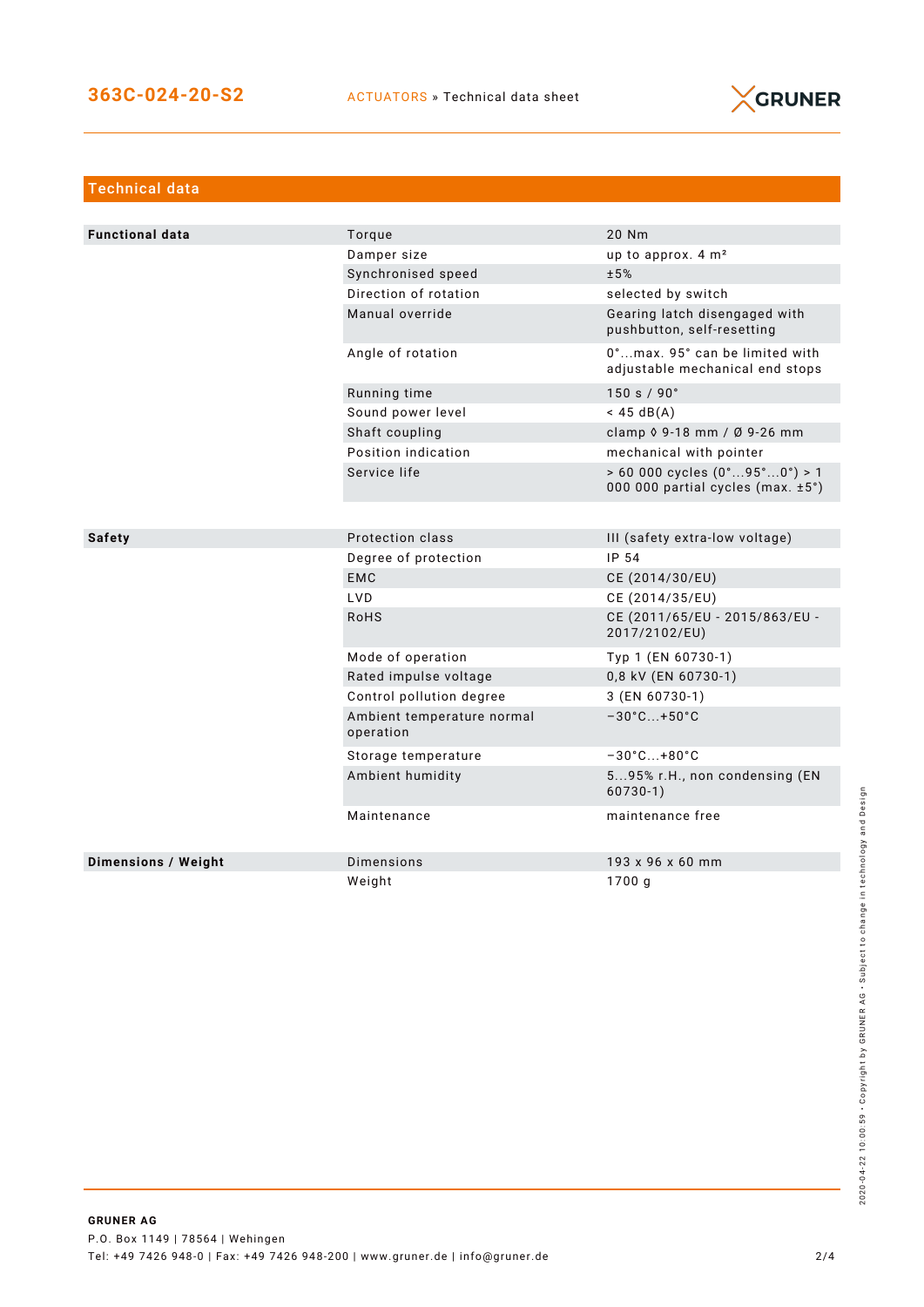

## Functionality / Properties

#### **Operating mode**

Connect power supply to wire 1+2 and a reference signal Y to wire 3 in range of (0)2...10 VDC, actuator drives to its specified position. The actual damper position (0...100%) is a feedback signal U on wire 4 for example to share with other actuators. The actuator is overload-proof, requires no limit switches and automatically stops, when the end stop is reached.

#### **Direct mounting**

Simple direct mounting on the damper shaft with a clamp, protection against rotating with enclosed anti-rotation lock or rather at intended attachment points.

#### **Manual override**

Manual override with selfresetting pushbutton possible (the gear is disengaged as long as the button is pressed).

#### **Signaling**

The two integrated auxiliary swithes are freely adjustable in the angle of 0 - 95°. There are activated corresponding to the adjusted angle. The damper position can be checked by the mechanicel pointer.

#### **Mode switch**

DIP switch under the case cover

#### **Adaption drive**

- Actuator power off
- Setting the mechanical end stops
- Actuator power on
- Adaption enable
- Actuator drive to position 0
- Actuator drive to position 1 Adaption disable, if desired angular range reached or rather
- if actuator reached endstop "Y" refers to the measured
- angular range



## Connector / Security Note



#### **Safety remarks**

- Connect via safety isolation transformer!
- The device is not allowed to be used outside the specified field of application, especially in airplanes.
- It may only be installed by suitably trained personnel. Any legal regulations or regulations issued by authorities must be observed during assembly.
- The device may only be opened at the manufacturer´s site.
- The device is not allowed to be disposed of as household refuse. All locally valid regulations and requirements must be observed.
- When calculating the required torque, the specifications supplied by the damper manufacturer´s (crosssection, design, installation site), and the air flow conditions must be observed.